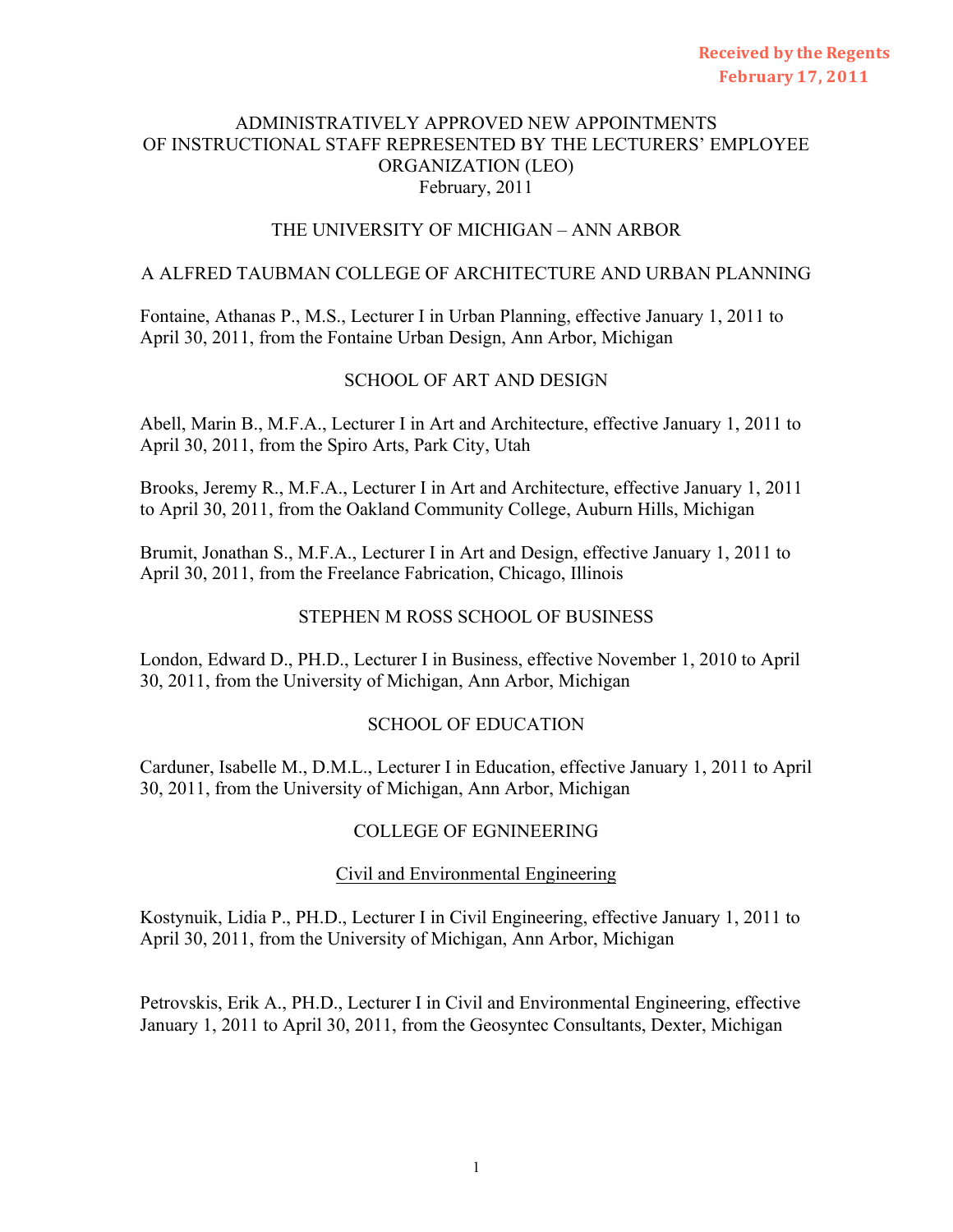# THE UNIVERSITY OF MICHIGAN – ANN ARBOR

# COLLEGE OF LITERATURE, SCIENCE, AND THE ARTS

# Anthropology

Coburn, Noah, PH.D., Lecturer I in Anthropology, effective January 1, 2011 to April 30, 2011, from the American University of Afghanistan, Kabul, Afghanistan

# Curriculum Support

Meyendorff, Anna, PH.D., Lecturer I in Curriculum Support, effective January 1, 2011 to April 30, 2011, from the ApplEcon LLC, Ann Arbor, Michigan

# Ecology and Evolutionary Biology

Choo, Juanita, PH.D., Lecturer I in Ecology and Evolutionary Biology, effective January 1, 2011 to April 30, 2011, from the Eastern Michigan University, Ypsilanti, Michigan

# Germanic Languages and Literatures

Luppes, Jeffrey, PH.D., Lecturer I in Germanic Languages and Literatures, effective January 1, 2011 to April 30, 2011, from the University of Michigan, Ann Arbor, Michigan

# History of Art

Ecker, Heather L., Ph.D., Lecturer I in History of Art, effective January 1, 2011 to April 30, 2011, from the Detroit Institute of Art, Detroit, Michigan

# Near Eastern Studies

Bisutti, Ashley, M.A., Lecturer I in Near Eastern Studies, effective January 1, 2011 to April 30, 2011, from the University of Michigan, Ann Arbor, Michigan

Felek, Ozgen, PH.D., Lecturer I in Near Eastern Studies, effective January 1, 2011 to April 30, 2011, from the University of Michigan, Ann Arbor, Michigan

Mirza, Sarah Z., PH.D., Lecturer I in Near Eastern Studies, effective January 1, 2011 to April 30, 2011, from the University of Michigan, Ann Arbor, Michigan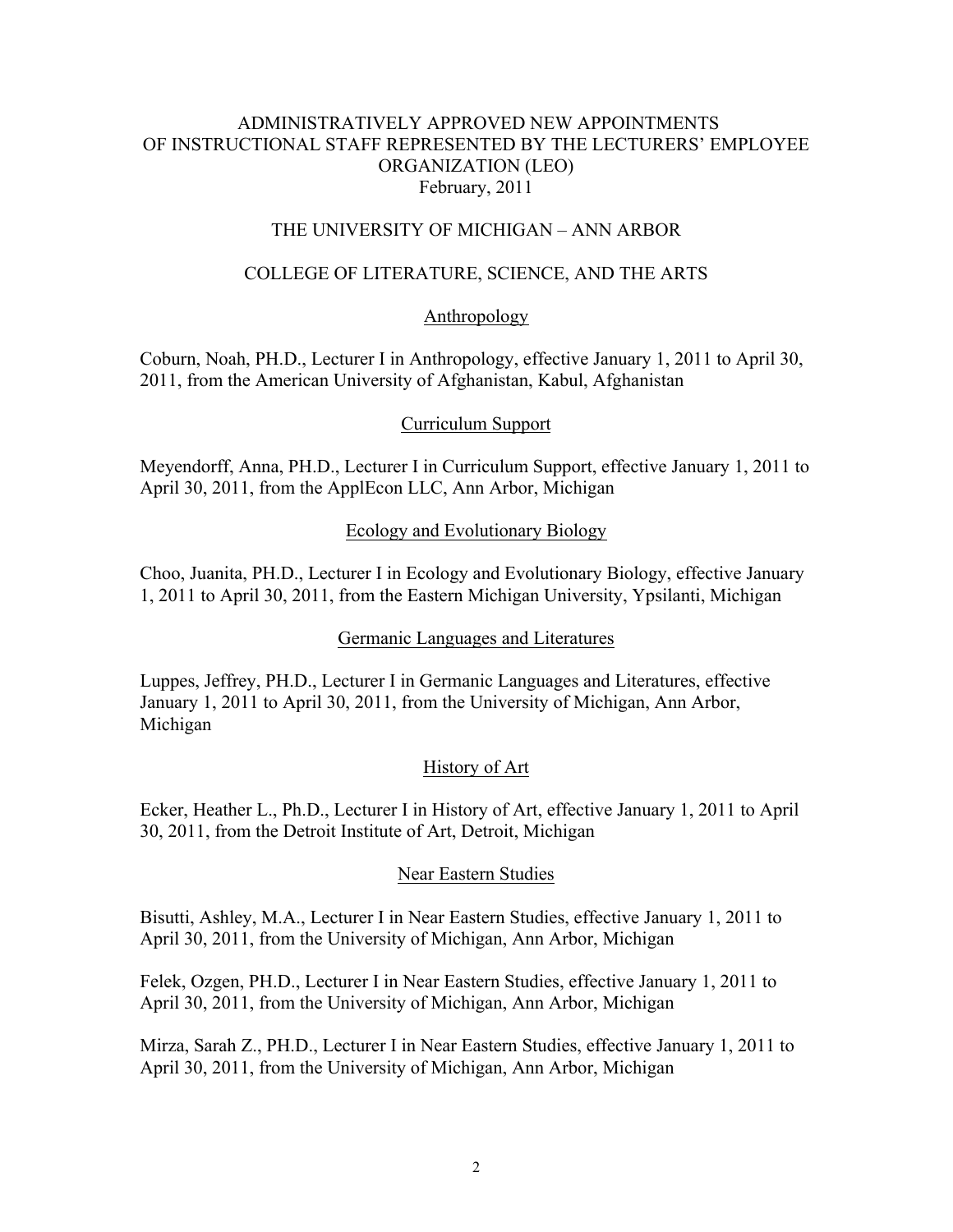# THE UNIVERSITY OF MICHIGAN – ANN ARBOR

# COLLEGE OF LITERATURE, SCIENCE, AND THE ARTS (continued)

# Near Eastern Studies (continued)

Sayegh, Wijdan, PH.D., Lecturer I in Near Eastern Studies, effective January 1, 2011 to April 30, 2011, from the Dhamar University, Dhamar, Yemen

# Program in the Environment

Guarasci, Bridget L., M.A., Lecturer I in Program in the Environment, effective January 1, 2011 to April 30, 2011, from the University of Michigan, Ann Arbor, Michigan

# Psychology

Miller, Jerome, PH.D., Lecturer III in Psychology, effective January 1, 2011 to May 31, 2014, from the University of Michigan, Ann Arbor, Michigan

# Residential College

Hill, Jr, Alvin, M.A., Lecturer I in Residential College, effective January 1, 2011 to April 30, 2011, from the University of Michigan, Ann Arbor, Michigan

Huarcaya, Sergio M., PH.D., Lecturer I in Residential College, effective January 1, 2011 to April 30, 2011, from the University of Michigan, Ann Arbor, Michigan

# SCHOOL OF NURSING

Hite, Alicia R., B.S.N., Lecturer I in Nursing, effective January 1, 2011 to April 30, 2011, from the University of Michigan, Ann Arbor, Michigan

Lesse, Opal P., M.S.N., Lecturer I in Nursing, effective January 1, 2011 to April 30, 2011, from the University of Michigan, Ann Arbor, Michigan

Steven, Mary J., M.S.N., Lecturer I in Nursing, effective January 1, 2011 to April 30, 2011, from the St Vincent Mercy Medical Center, Toledo, Ohio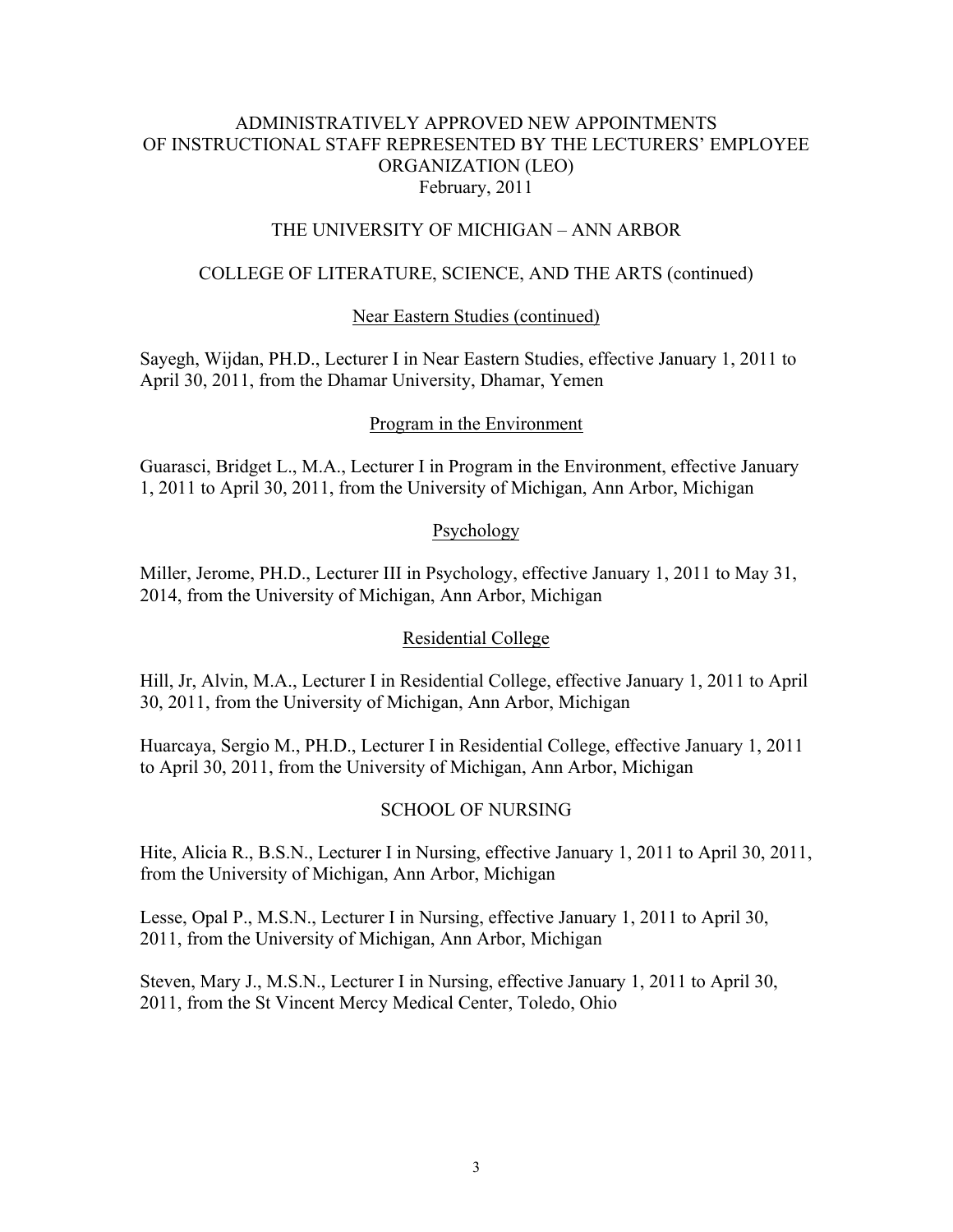### THE UNIVERSITY OF MICHIGAN – ANN ARBOR

### GERALD R FORD SCHOOL OF PUBLIC POLICY

Tompkins-Stange, Megan E., M.A., Lecturer I in Public Policy, effective January 1, 2011 to April 30, 2011, from the University of Michigan, Ann Arbor, Michigan

# ADMINISTRATIVELY APPROVED NEW APPOINTMENTS OF INSTRUCTIONAL STAFF REPRESENTED BY THE LECTURERS' EMPLOYEE ORGANIZATION (LEO) February, 2011

### THE UNIVERISTY OF MICHIGAN – DEARBORN

### COLLEGE OF ARTS, SCIENCES AND LETTERS

#### Behavioral Sciences

Lidmus, Olaf, M.S., Lecturer I in Anthropology, Department of Behavioral Sciences, effective January 1, 2011 to April 30, 2011, from the Bristol and Dimond United Methodist Church, Flint, Michigan

Willis, Derrick, PH.D., Lecturer I in Anthropology, Department of Behavioral Sciences, effective January 1, 2011, to April 30, 2011, from the College of Liberal Arts, Detroit, Michigan

### Natural Sciences

Fusaro, Abigail, J., PH.D., Lecturer I in Biology, Department of Natural Sciences, effective January 1, 2011 to April 30, 2011, from the Ocean Genome Legacy, Ipswich, **Massachusetts** 

Nelson, John L., Ph.D., Lecturer I in Chemistry, Department of Natural Sciences, effective January 1, 2011 to April 30, 2011, from the Eastern Michigan University, Ypsilanti, Michigan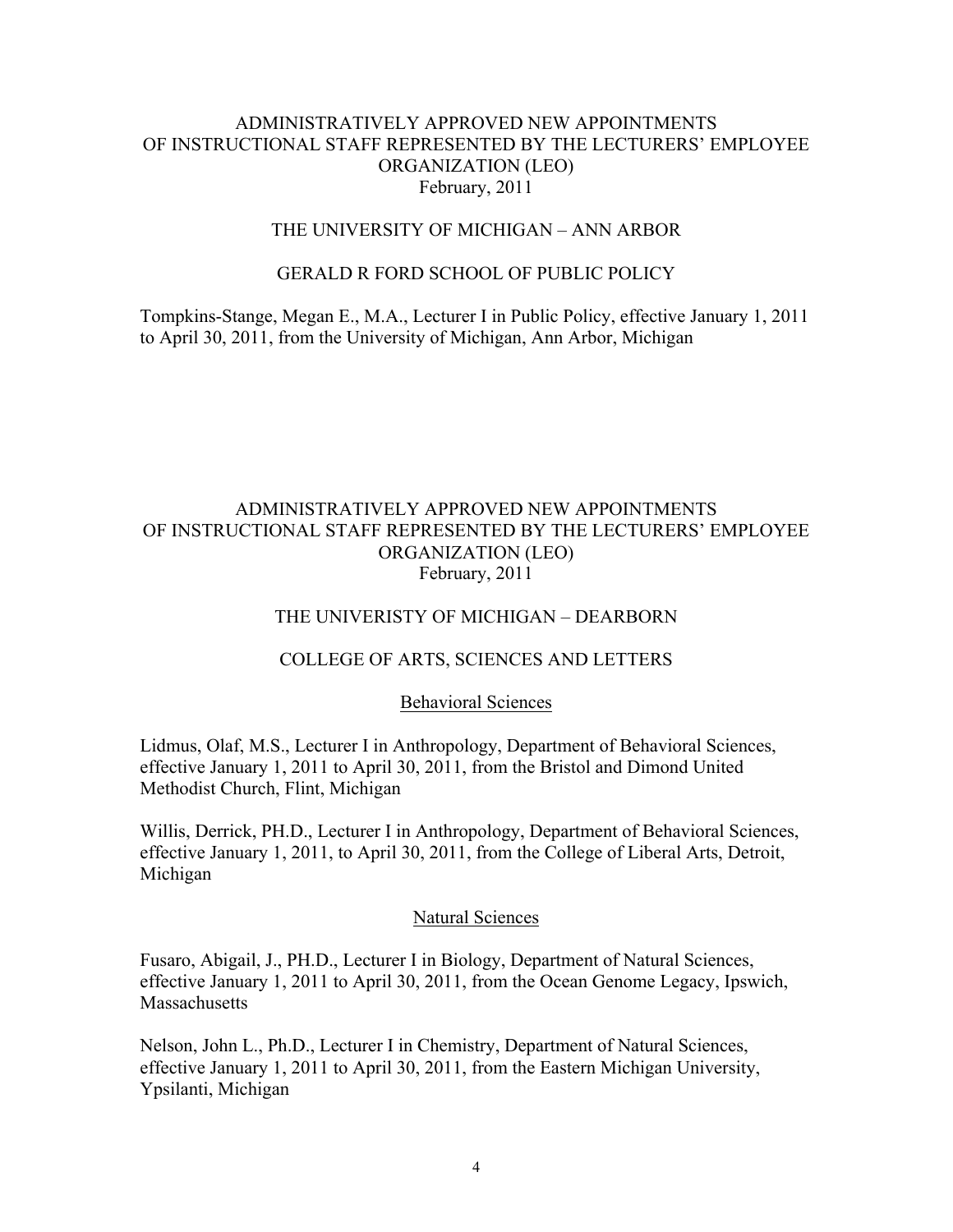### THE UNIVERISTY OF MICHIGAN – DEARBORN

### COLLEGE OF ARTS, SCIENCES AND LETTERS

#### Natural Sciences (continued)

Patterson, Christa M., PH.D., Lecturer I in Biology, Department of Natural Sciences, effective January 1, 2011 to April 30, 2011, from the University of Michigan, Ann Arbor, Michigan

Sano, Larissa L., PH.D., Lecturer I in Biology, Department of Natural Sciences, effective January 1, 2011 to April 30, 2011, from the University of Michigan, Ann Arbor, Michigan

Stout, Lisa M., PH.D., Lecturer I in Biology, Department of Natural Sciences, effective January 1, 2011 to April 30, 2011, from the Yale University, New Haven, Connecticut

#### SCHOOL OF EDUCATION

Bouwman, Jeffrey R., M.A.E.L., Lecturer I in Education, effective January 1, 2011 to April 30, 2011, from the Gibraltar School District, Woodhaven, Michigan

O'Connor, Jennifer C., M.ED., Lecturer I in Education, effective May 1, 2011 to August 31, 2011, from the Oakland Intermediate School District, Waterford, Michigan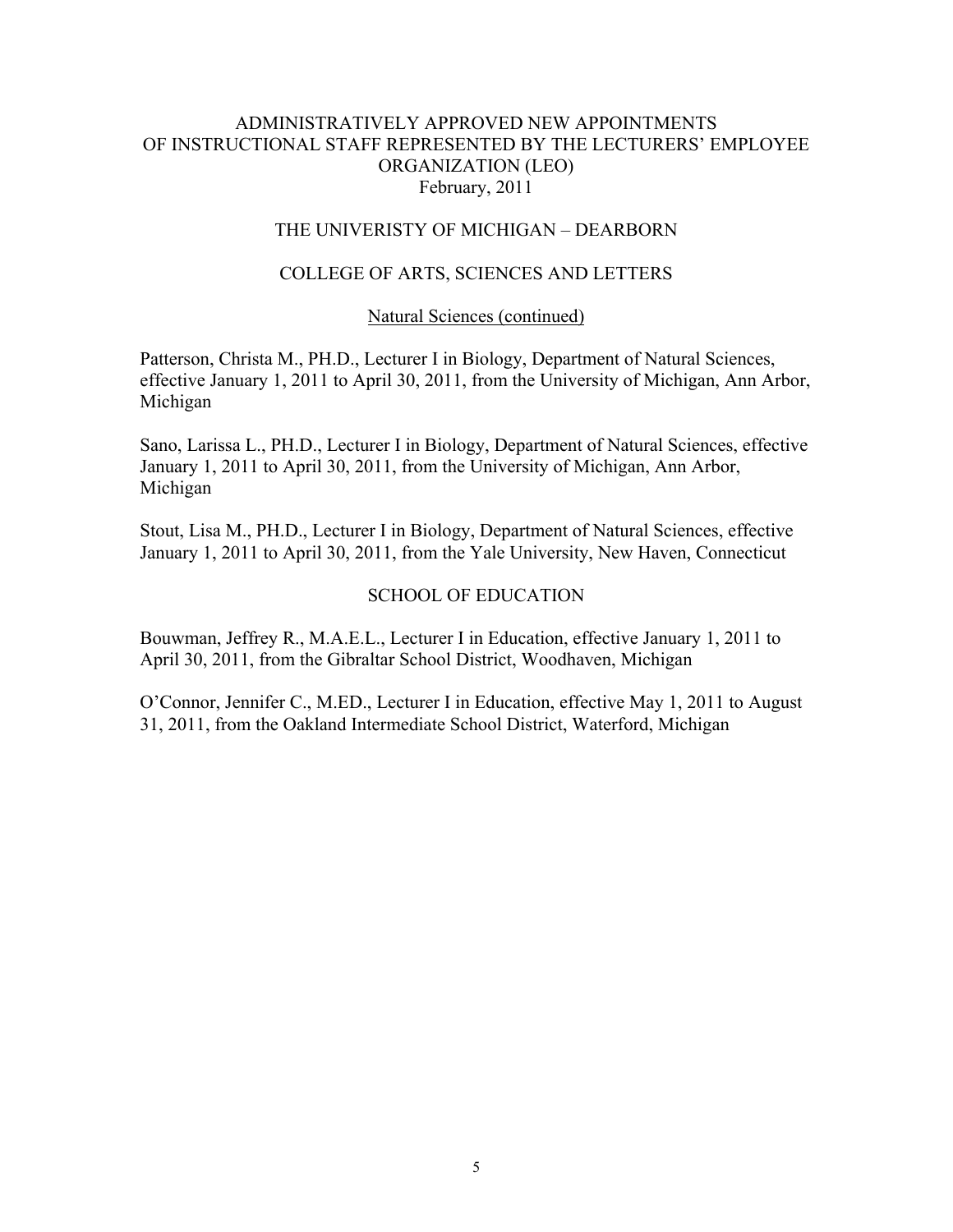# THE UNIVERSITY OF MICHIGAN – FLINT

# COLLEGE OF ARTS AND SCIENCES

# Communication and Visual Arts

Kucharski, Michael, B.F.A., Lecturer I in Communication and Visual Arts, effective January 1, 2011 to April 30, 2011, from Self Employment

# Computer Science, Engineering Science and Physics

Galemeau, Sonia C., M.A., Lecturer I in Computer Science, Engineering Science and Physics, effective January 1, 2011 to April 30, 2011, from the St John School, Fenton, Michigan

Sutton, Laura L., B.S.E., Lecturer I in Computer Science, Engineering Science and Physics, effective January 1, 2011 to April 30, 2011 from the Baker College, Flint, Michigan

Max, Afrom, Ph.D., Lecturer II in Computer Science, Engineering Science, and Physics, effective January 1, 2011 to April 30, 2011, from the University of North Texas, Denton, Texas

# Sociology/Anthropology/Criminal Justice

Vollner, Jennifer M., M.S., Lecturer I in Anthropology, Department of Sociology/Anthropology/Criminal Justice, effective January 1, 2011 to April 30, 2011, from the Michigan State University, East Lansing, Michigan

# Theatre and Dance

Jones, Kendrick, M.L.S., Lecturer I in Theatre and Dance, effective January 1, 2011 to April 30, 2011, from the World Wide Booking, Grand Rapids, Michigan

# SCHOOL OF EDUCATION AND HUMAN SERVICES

Harmala, Michele A., PH.D., Lecturer III in Education, effective January 1, 2011 to May 31, 2011, from the Farmington Public School, Farmington, Michigan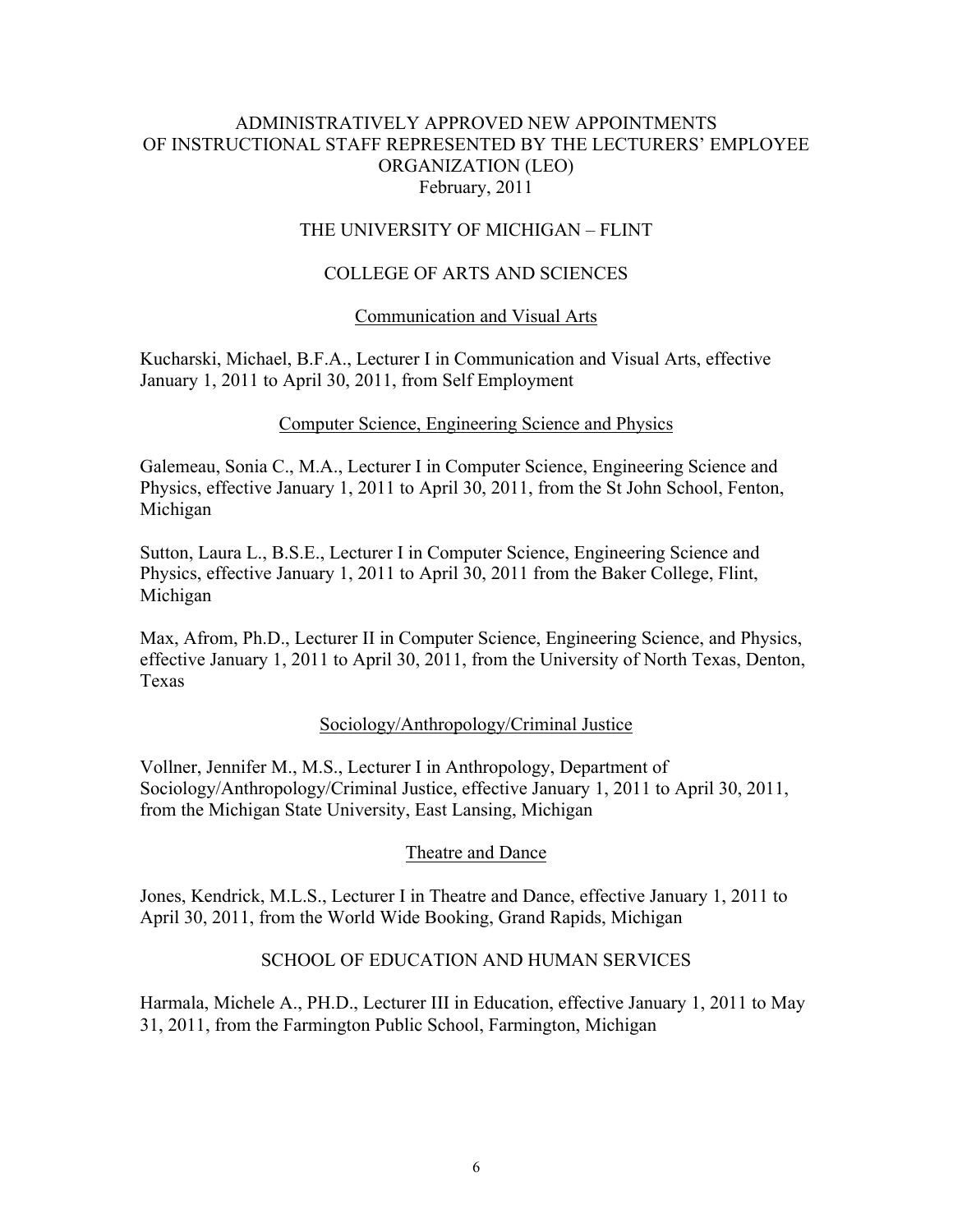### THE UNIVERSITY OF MICHIGAN – FLINT

# SCHOOL OF HEALTH PROFESSIONS AND STUDIES

#### Nursing

Burger, Judy, B.S.N., Lecturer I in Nursing, effective January 1, 2011 to April 30, 2011, from the Genesys Health Park, Grand Blanc, Michigan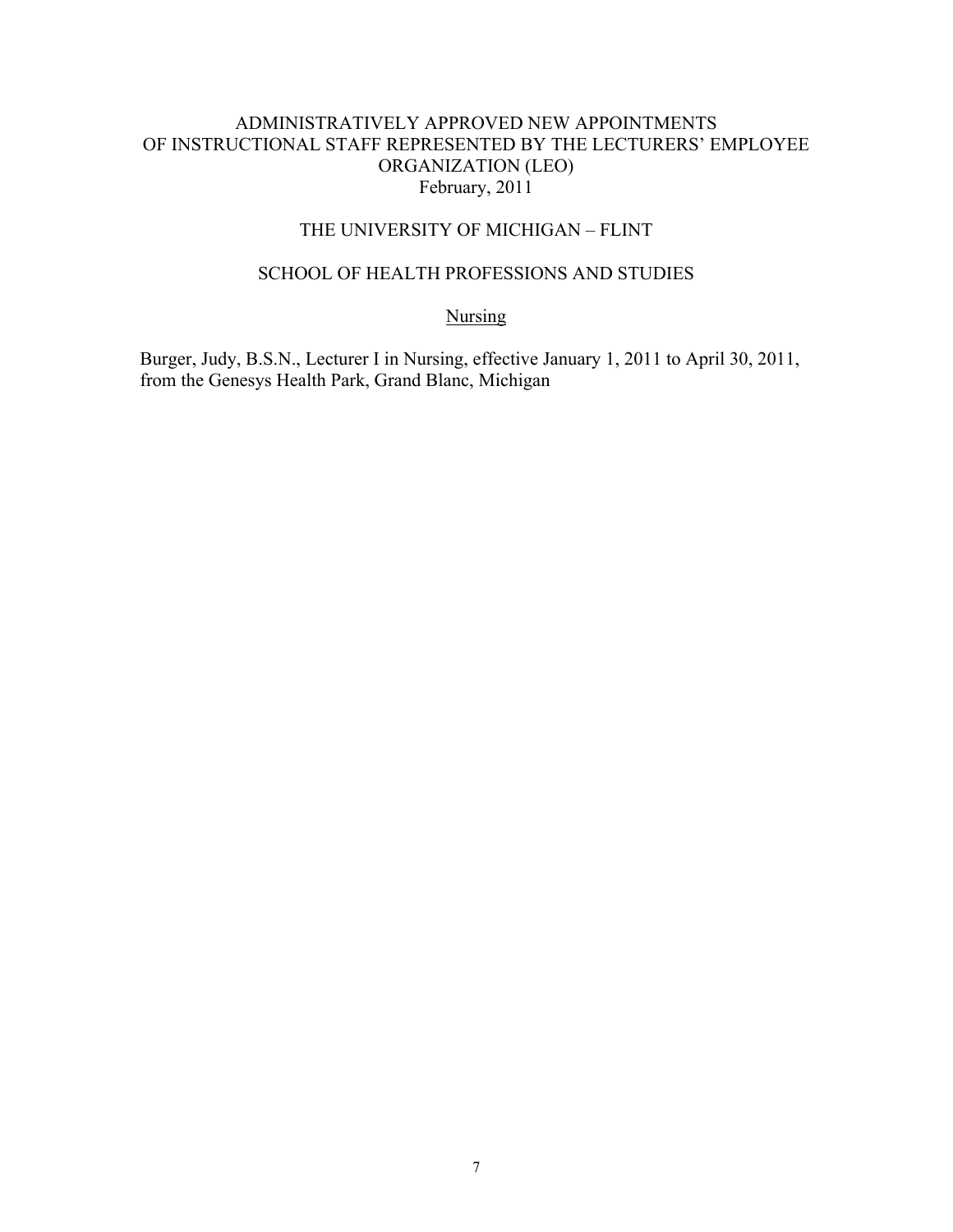# THE UNIVERSITY OF MICHIGAN – ANN ARBOR

# COLLEGE OF LITERATURE, SCIENCE, AND THE ARTS

### Residential College

Kafka, Emily J., M.A., Lecturer II in Residential College, on personal leave, effective January 1, 2011 to December 31, 2011. Work will be done in Paris, France.

### Screen Arts and Cultures

Lawson, Terry J., Lecturer II in Screen Arts and Cultures, on extended personal medical leave, effective January 1, 2011 to April 30, 2011.

### Sweetland Writing Center

Modey, Christine A., PH.D., Lecturer II in Sweetland Writing Center, on personal medical leave, effective January 1, 2011 to April 30, 2011.